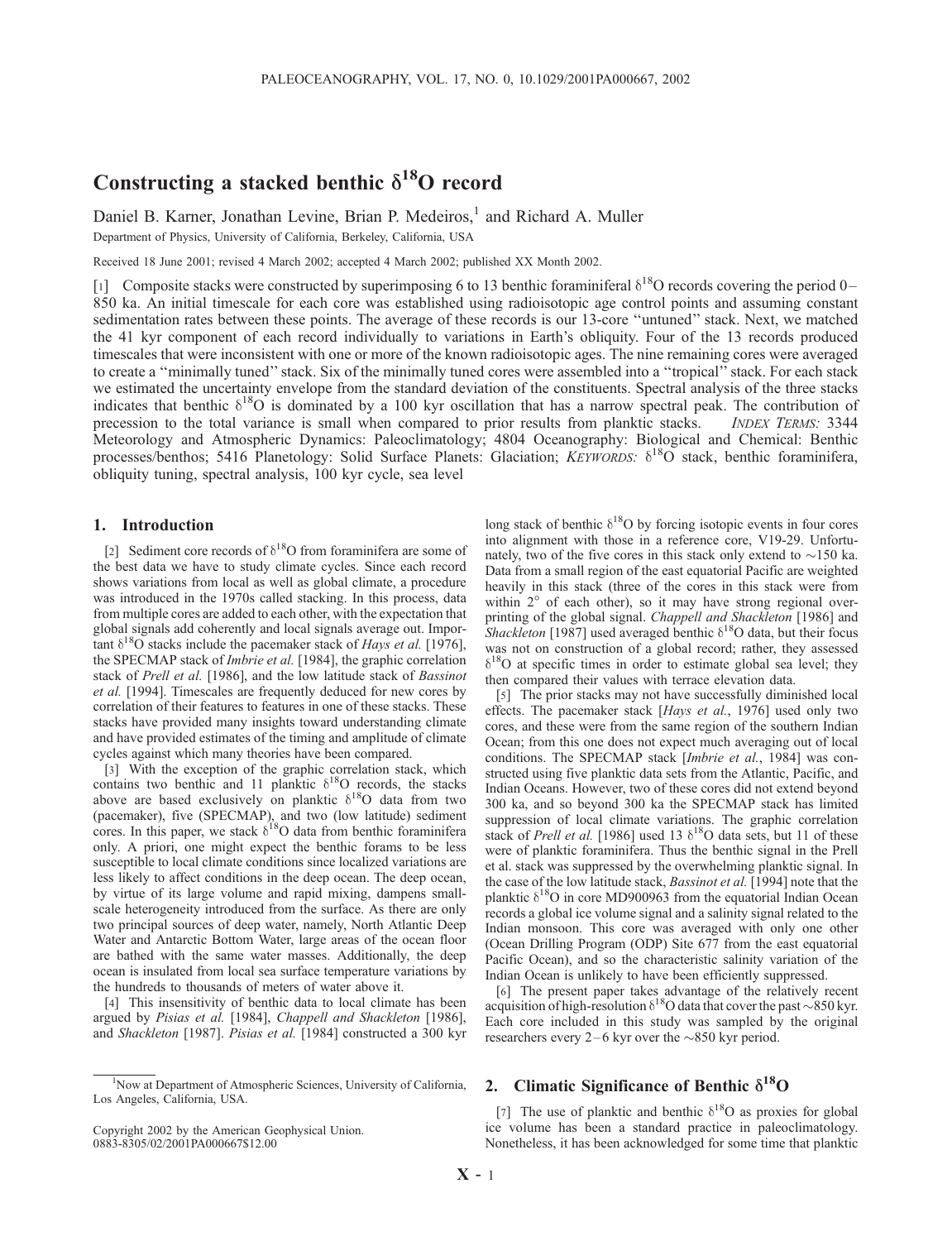

Figure 1. The spectral amplitude of obliquity in the time interval 0–420 ka for Vostok  $\delta^{18}O_{\text{atm}}$  (tuned to 65<sup>°</sup>N summer insolation as suggested by *Petit et al.* [1999]) and benthic foraminiferal  $\delta^{18}O$ data from cores V19-30 (using the timescale of Imbrie et al. [1992]) and nine of the cores analyzed here (based on our obliquity tuning described in the text and listed in order of decreasing spectral amplitude). Shackleton [2000] interprets the excess obliquity in core V19-30 relative to Vostok to represent the global paleotemperature signal in the deep ocean. However, the nine other deep-sea cores do not show a consistently larger 41 kyr oscillation in benthic  $\delta^{18}O$  than in Vostok. These data show that it is not possible to accurately determine the global temperature contribution to the benthic  $\delta^{18}$ O data from a single core.

data, and perhaps benthic data as well, contain significant salinity and temperature signals in addition to the ice volume signal [Schrag et al., 1996; Beck et al., 1997; Hastings et al., 1998; Elderfield and Ganssen, 2000; Lea et al., 2000; Shackleton, 2000]. Temperature change may affect both the planktic and benthic  $\delta^{18}O$  values, accounting perhaps for up to 50% of the variability in benthic  $\delta^{18}O$  [Schrag et al., 1996; Mashiotta et al., 1999; Shackleton, 2000], but these authors state that this estimate of the temperature effect remains uncertain because of the small number of records analyzed using their techniques. In our stacks we will show that the average change in benthic foraminiferal  $\delta^{18}O$  since the Last Glacial Maximum is  $\sim$ 1.3‰. This agrees with the isotopic change of the oceans (1.26%) estimated by the accumulation of glaciers (volume

equivalent to 120 m of sea level change) with a  $\delta^{18}$ O composition of -40‰ [Broecker, 1995]. However, Schrag et al. [1996] conclude that only  $0.7-0.8\%$  could be due to changes in the oxygen isotopic composition of the ocean water and thus to global ice volume, the remainder ( $\sim$ 1‰) being the result of a 4<sup>o</sup>C temperature change in the deep ocean. At present we do not believe the benthic stack created here will shed much light on the magnitude of this deep water temperature issue, and we do not choose to separate the temperature versus ice volume components of the benthic data. We will, however, compare the interglacial values of  $\delta^{18}O$  from our benthic stack to sea level elevation data from Hearty and Kaufman [2000] to see whether a linear relationship of  $\delta^{18}O$  versus sea level exists for interglacial time, when the temperature effect is perhaps smaller [e.g., Fairbanks and Matthews, 1978].

[8] In another recent study, Shackleton [2000] concluded that global benthic  $\delta^{18}O$  shows a significant temperature variation on the basis of the comparison of the relative strengths of the 41 kyr component in benthic  $\delta^{18}O$  data from core V19-30 and that in the atmospheric  $\delta^{18}O$  from the Vostok ice core. In that paper, a portion of the 41 kyr amplitude (that portion in core V19-30 that exceeds the atmospheric  $\delta^{18}$ O in Vostok) is interpreted to reflect the global benthic temperature signal.

[9] We do not believe that the data support this interpretation by Shackleton [2000]. In Figure 1, we compare the amplitude of the 41 kyr peak in Vostok atmospheric  $\delta^{18}O$  (tuned to 65°N summer insolation as suggested by Petit et al. [1999]), V19-30 benthic  $\delta^{18}O$ (using the timescale of *Imbrie et al.* [1992]), and benthic  $\delta^{18}O$  from nine records we analyze in this paper (based on our obliquity tuning described below). Each of these 11 records in Figure 1 has a different 41 kyr amplitude (amplitude is the modulus of the complex Fourier transform, taken using a boxcar window; zero padding is used to calculate intermediate frequencies); there is not a systematically larger obliquity response in benthic foraminifera than in Vostok atmospheric  $\delta^{18}$ O. Core V19-30 has a larger 41 kyr amplitude than do eight of the nine other benthic records, and Vostok has a 41 kyr amplitude higher than do four of the nine benthic cores. If we were to adopt Vostok as the accurate indicator of the changing isotopic content of the ocean, as suggested by Shackleton [2000], and if we were to attribute the rest of the obliquity amplitude of a benthic  $\delta^{18}O$ record to the temperature of the deep ocean, we would have a different estimate of the benthic temperature signal for each core, including four with benthic warming, rather than cooling, during glacial periods. Thus we conclude that the benthic temperature estimate by Shackleton [2000] is core-specific and is not representative of the entire deep ocean.

[10] On a related matter, since the 41 kyr amplitude in core V19-30 is unusually large compared to the amplitude in other benthic

Table 1. Cores Examined in This Study

| Core            | Location                                            | Water<br>Depth, m | Average Sampling<br>Interval, kyr | Average Sedimentation<br>Rate, cm $kvr^{-1}$ | References                 |
|-----------------|-----------------------------------------------------|-------------------|-----------------------------------|----------------------------------------------|----------------------------|
| <b>DSDP 502</b> | $11^{\circ}30^{\prime}$ N, 79°23 $^{\prime}$ W      | 3051              | 6.1                               | 2.1 <sup>a</sup>                             | deMenocal et al. [1992]    |
| <b>DSDP 552</b> | $56^{\circ}03'$ N. 23 $^{\circ}14'$ W               | 2311              | 5.8                               | 1.8                                          | Shackleton and Hall [1984] |
| <b>DSDP 607</b> | $41^{\circ}00^{\prime}$ N. 32°58 $^{\prime}$ W      | 3427              | 3.6                               | 4.1                                          | Ruddiman et al. [1989]     |
| ODP 659         | $18^{\circ}05'$ N. $21^{\circ}02'$ W                | 3070              | 4.1                               | 3.1                                          | Tiedemann et al. [1994]    |
| ODP 664         | $00^{\circ}06'$ N, $23^{\circ}14'$ W                | 3806              | 3.4                               | 3.6                                          | Raymo et al. [1997]        |
| ODP 677         | $01^{\circ}12'$ N. 83 $^{\circ}44'$ W               | 3461              | 2.7                               | 3.9                                          | Shackleton and Hall [1989] |
| <b>ODP 846</b>  | $03^{\circ}06^{\prime}$ S. 90°49 $^{\prime}$ W      | 3307              | 2.7                               | 3.7                                          | Mix et al. [1995b]         |
| <b>ODP 849</b>  | $00^{\circ}11'$ N, $110^{\circ}31'$ W               | 3851              | 3.7                               | 2.8                                          | Mix et al. [1995a]         |
| ODP 925         | $04^{\circ}12'$ N. $43^{\circ}29'$ W                | 3040              | 2.3                               | 3.6 <sup>a</sup>                             | Bickert et al. [1997]      |
| <b>ODP 927</b>  | $5^{\circ}28'$ N, $44^{\circ}29'$ W                 | 3326              | 3.3                               | 4.3 <sup>a</sup>                             | Bickert et al. [1997]      |
| <b>ODP 980</b>  | 55°29'N, 14°42'W                                    | 2179              | 0.7                               | 10.9 <sup>a</sup>                            | Flower et al. [2000],      |
|                 |                                                     |                   |                                   |                                              | McManus et al. [1999]      |
| <b>ODP 982</b>  | $57^{\circ}31^{\prime}N$ , $15^{\circ}53^{\prime}W$ | 1145              | 2.3                               | 2.5                                          | Venz et al. [1999]         |
| TT013-PC72      | $00^{\circ}07'$ N. 139°24′W                         | 4298              | 3.2                               | 1.7                                          | Murray et al. [2000]       |

<sup>a</sup> Sedimentation rates determined without tuning to obliquity (see text).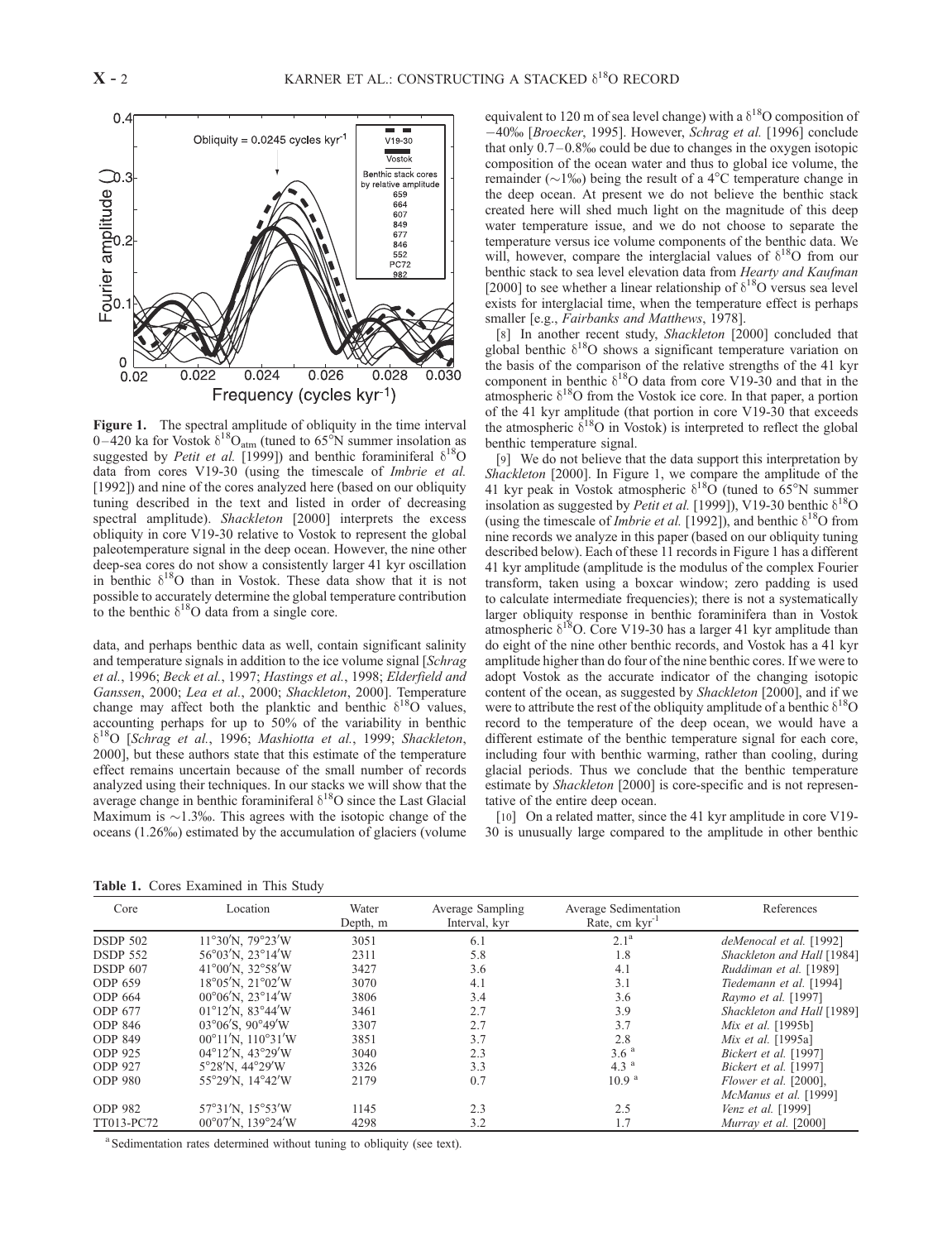

Figure 2. Locations of the cores used in this study. Information about each core is listed in Table 1.

 $\delta^{18}$ O records, we suggest that the stack created by Pisias et al. [1984], which includes neighboring cores V19-28 and V19-29 in addition to V19-30, also does not represent the global signal. By contrast, the benthic stack created here, because it is an average of a larger number of longer records from more widely distributed sites, is designed to better approximate the true global signal.

[11] Here we assume that each record represents a different combination of global ice volume, benthic temperature, and local climatic and preservational effects. By taking a global average we hope to suppress these local effects, but we do not attempt to estimate the temperature component of the deep ocean. The stack we create is a record only of benthic  $\delta^{18}O$ , useful for climate modelers who may use this integrated signal to derive conclusions based on their own model assumptions.

## 3. Data and Methods

[12] Thirteen benthic  $\delta^{18}O$  records were identified that each have sufficient duration and sampling frequency to study climate at

Table 2. Depths of Preliminary Control Points<sup>a</sup>

| Core            | Core Top<br>$(0 \text{ ka})$ | $(135 \text{ ka})$ | Termination II Termination V<br>(434 ka) | Centroid MIS<br>19 (790 ka) |
|-----------------|------------------------------|--------------------|------------------------------------------|-----------------------------|
| <b>DSDP 502</b> | 0                            | 2.25               | 7.85                                     | 16.17                       |
| <b>DSDP 552</b> | $\theta$                     | 2.46               | 6.96                                     | 14.11                       |
| <b>DSDP 607</b> | 0                            | 5.89               | 17.42                                    | 31.78                       |
| ODP 659         | $\theta$                     | 4.29               | 13.87                                    | 24.75                       |
| ODP 664         | $\theta$                     | 4.68               | 15.71                                    | 28.65                       |
| <b>ODP 677</b>  | 0                            | 6.19               | 17.11                                    | 30.88                       |
| <b>ODP 846</b>  | 0                            | 5.48               | 16.26                                    | 28.66                       |
| <b>ODP 849</b>  | $\theta$                     | 4.07               | 13.15                                    | 22.52                       |
| <b>ODP 925</b>  | $\theta$                     | 5.12               | 16.52                                    | 28.51                       |
| <b>ODP 927</b>  | 0                            | 6.25               | 19.72                                    | 34.43                       |
| <b>ODP 980</b>  | $\theta$                     | 17.58              | 56.45                                    | 87.89                       |
| <b>ODP 982</b>  | 0                            | 2.97               | 10.03                                    | 19.88                       |
| TT013-PC72      |                              | 2.39               | 7.42                                     | 13.45                       |

<sup>a</sup>Depths are in meters.

orbital frequencies. The cores considered for this study are listed in Table 1; sampling localities are shown in Figure 2. Supporting material, including the time series generated here, are available electronically.<sup>1</sup> The data are concentrated in three geographic regions: the North Atlantic, the tropical Atlantic, and the tropical Pacific Oceans. The cores were drilled at widely varying water depths, from 1145 m in the case of ODP Site 982 [Venz et al., 1999] to 4298 m in the case of TT013-PC72 [Murray et al., 2000]. For each record used in this study we have subtracted the mean value of  $\delta^{18}O$  but have not normalized the variance. Subtracting the mean compensates for systematic offsets among the records, such as the sampling of isotopically different water masses or variation of temperature with depth but preserves the true magnitude of climate signals recorded at different locations.

[13] A critical task when constructing a composite stack is to establish a common timescale for the individual records prior to stacking. However, accurately determining the sedimentation rates for deep-sea cores has been a challenge. There are very few accurate radioisotopic decay systems that can be used to date sediment core material. Recent attempts to date aragonitic sediment by U series methods [Henderson and Slowey, 2000] offer promise in this regard and perhaps will lead to more direct age determinations on sediment cores. Geomagnetic polarity stratigraphy is limited by the fact that there has been only one geomagnetic reversal in the last  $\sim 850$  kyr. Radioisotopic ages of sea level highstand deposits, when applied to deep-sea core isotopic data, are among the most useful tie points for age determination. In the present paper, we take advantage of some new sea level highstand measurements by Karner and Marra [2002], who reassess the timing of the marine isotopic stage 11 sea level rise using dated volcanic horizons deposited in coastal onlap deposits of the Tiber River delta west of Rome.

<sup>1</sup>Supporting material, including the time series generated here, are available electronically at World Data Center-A for Paleoclimatology, NOAA/NGDC, 325 Broadway, Boulder, CO 80303, USA (email: paleo@ mail.ngdc.noaa.gov; URL: http://www.ngdc.noaa.gov/paleo/data.html)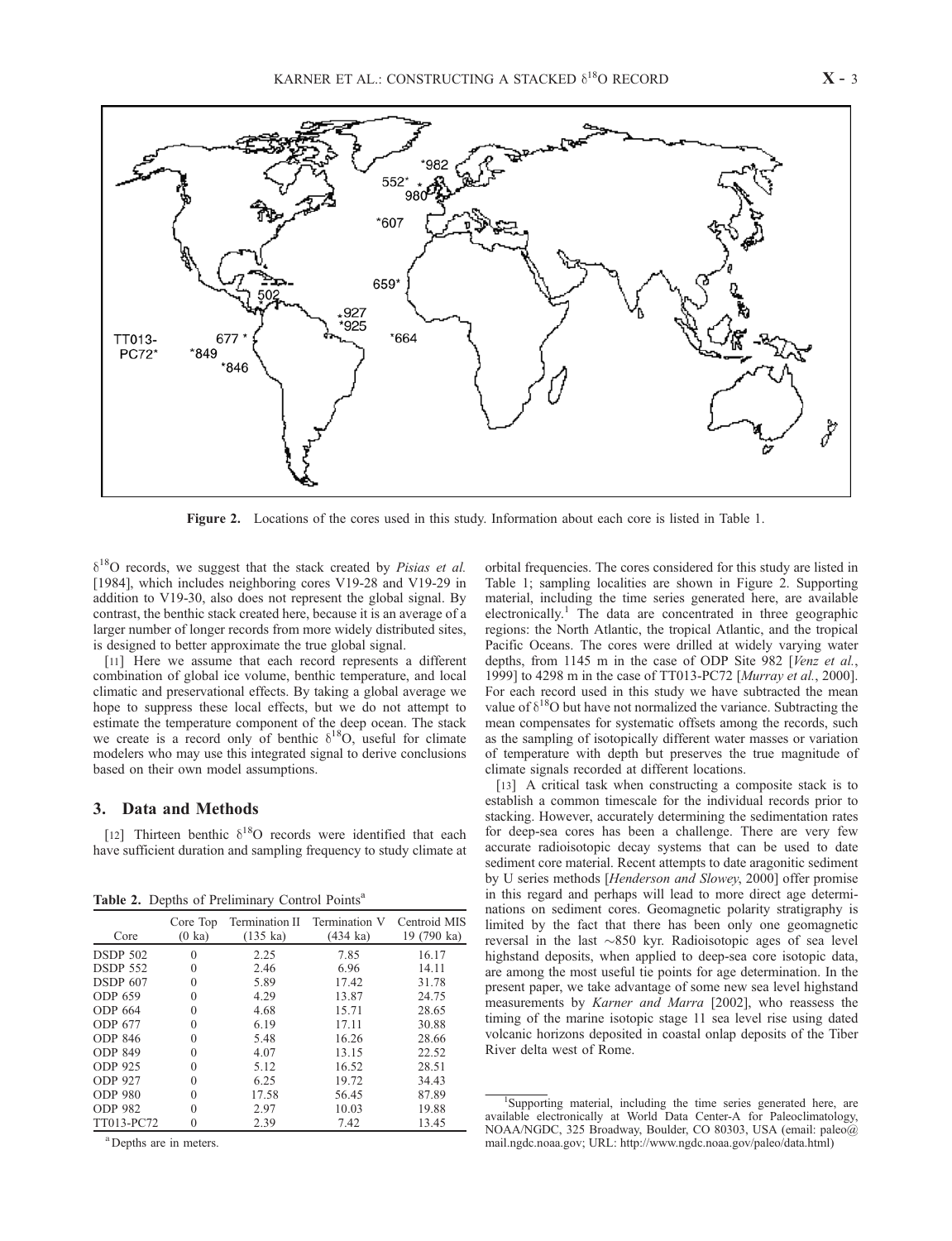

Figure 3. The 13 benthic  $\delta^{18}O$  records with the radioisotopically determined ("untuned") timescale. The control points used are shown with vertical lines and include the core top  $(0 \text{ ka})$ , glacial Terminations II (135 ka) and V (434 ka), and the centroid of marine isotopic stage 19, set to the age of the Brunhes-Matuyama geomagnetic reversal (790 ka). The depths of these control points are listed in Table 2.

[14] The most frequently used alternative to radioisotopic dating is orbital tuning. In this process the timescale of the core (i.e., the relationship between depth and age) is adjusted to bring variations in isotopic data into agreement with calculated variations in the Earth's orbital parameters. The major drawback of orbital tuning is that not all variations in the climate proxy are due to orbital changes, so there is a danger that variations will be misidentified. Alignment of misidentified data with an orbital target can exaggerate the perceived significance of the climatic response to orbital variations. Even a signal that consists entirely of random noise can be made to closely match orbital parameters [Neeman, 1993]. Muller and MacDonald [2000] give several examples from the paleoclimate literature of probable ''overtuning'' in which they argue that noise was orbitally tuned to match and artificially enhance agreement with the target model. Similarly, the graphic correlation method outlined by Prell et al. [1986] has the potential to exaggerate the amplitude of isotopic events since this process can lead to the alignment of noise in some cores with true isotopic events in other cores.

[15] In order to avoid overtuning we chose to use the 41 kyr obliquity cycle as the sole orbital tuning target. Obliquity appears to be a significant driving force in most benthic  $\delta^{18}O$  records, with a signal-to-noise ratio that is relatively high when compared to that found from the precession signal. Therefore we have greater confidence that the 41 kyr signal in the data is a response to orbital forcing rather than noise. By avoiding use of the precession cycle in tuning we have the opportunity to study precession without the potential bias of artificially enhancing it. Additionally, the nature of the  $\sim$ 100 kyr cycle observed in many proxy records has been mysterious. Its amplitude is larger than that predicted in virtually all climate models (see reviews by Imbrie et al. [1993] and Muller and MacDonald [2000]). In many models the strong 100 kyr climate cycle does not arise directly from eccentricity forcing but instead comes from a nonlinear response of climate to the envelope of the precession parameter [Imbrie and Imbrie, 1980]. Muller and MacDonald [1997] suggest the  $\sim$ 100 kyr cycle is better matched by variations in orbital inclination, the inclination angle of Earth's orbital plane with respect to the invariable plane of the solar system. By using obliquity as the tuning target our results can be used to test the significance of climate response to precession forcing and also whether the  $\sim$ 100 kyr climate cycle is a better match to variations in eccentricity or orbital inclination.

[16] We established a preliminary timescale for each core by assigning radioisotopically determined ages to three  $\delta^{18}O$  "control point'' events. On the assumption that sedimentation continues at the present day and following the practice of the original authors of each record, depth 0 was assigned an age of 0 ka (see Table 2). The timing of glacial Termination II (marine isotopic stage 6.0) was set to 135 ka (representing an average of dates by Mesolella et al. [1969], Broecker and van Donk [1970], Winograd et al. [1997], and Henderson and Slowey [2000]). Termination V (marine isotopic stage 12.0) was set to 434 ka (based on interglacial highstand coastal deposits discussed by Karner and Marra [2002]). Mindful of the study by Tauxe et al. [1996], we initially set the Brunhes-Matuyama geomagnetic reversal to the centroid of marine isotopic stage 19, though we later make an allowance for the fact that in any given record, the reversal may be recorded several kiloyears before or after the centroid. We use the age of 790 ka for the reversal on the basis of the data of Singer and Pringle [1996], recalculated here to take into account the revised age of the Taylor Creek rhyolite standard as in the work of Renne et al. [1998]. Control point depths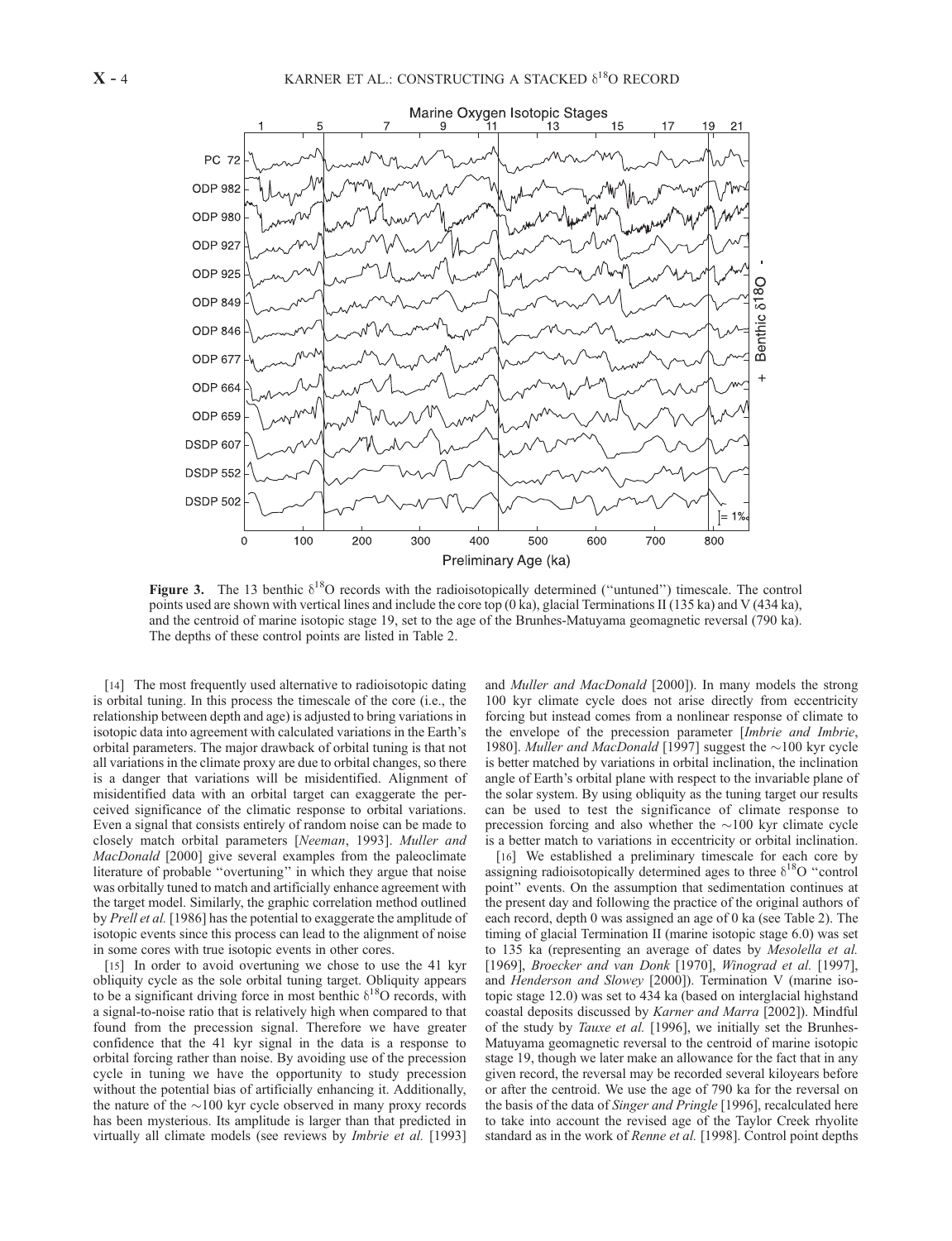

Figure 4. Power spectra of the 13 benthic  $\delta^{18}O$  records with the untuned timescale. The left column includes cores from the tropical Pacific, the middle column includes cores from the tropical Atlantic, and the right column includes cores from the North Atlantic Ocean. The signal:noise of the spectral power near 0.01 cycles  $kyr^{-1}$  (100 kyr period) ranges from 8 (24:3) at ODP Site 659 to  $\sim$  2 (8:4) at DSDP Site 502. We assess background noise in this paper based on the height of spectral peaks at nonorbital frequencies that are near the peaks of interest. Expected orbital frequencies are identified with arrows, with their corresponding periods in kiloyears.

for each core are listed in Table 2. Because there is uncertainty in the ages of each of these events, when we later applied orbital tuning, we relaxed the age constraints significantly to accommodate for these uncertainties (see section 4).

[17] Our initial timescale for each core was obtained by assuming constant sedimentation rates between each pair of control points. Because we use no radioisotopic age control older than the Brunhes-Matuyama geomagnetic reversal, the preliminary age scale beyond 790 ka is based on linear extrapolation and so becomes increasingly uncertain. We therefore truncated all cores by marine isotopic stage 22 ( $\sim$ 850 ka). Figure 3 shows the benthic  $\delta^{18}$ O records from the 13 cores with their untuned timescales. In most cases the data are taken from the benthic foraminifera species Cibicidoides wuellerstorfi, but some records contain data from other Cibicidoides species and from Uvigerina; species correction offsets (values used are from Shackleton and

Hall [1984]) were applied to these data either by the original researchers or by us (see original references in Table 1). Sedimentation rates resulting from this initial age model typically vary by  $\sim$ 10% from their mean value, though the sedimentation rate at ODP Site 980 varies by 19%.

# 4. Results and Discussion

[18] Figure 4 shows the power spectra of the 13 untuned cores; each power spectrum is normalized to unit mean (the power spectrum is the square of the Fourier transform using zero padding and a boxcar window). Note that the spectra are arranged in columns based on geographic location of the drill site. There are statistically significant peaks in many of the spectra at the frequency of 0.01 cycles  $kyr^{-1}$  (period 100 kyr), and most of the cores have excess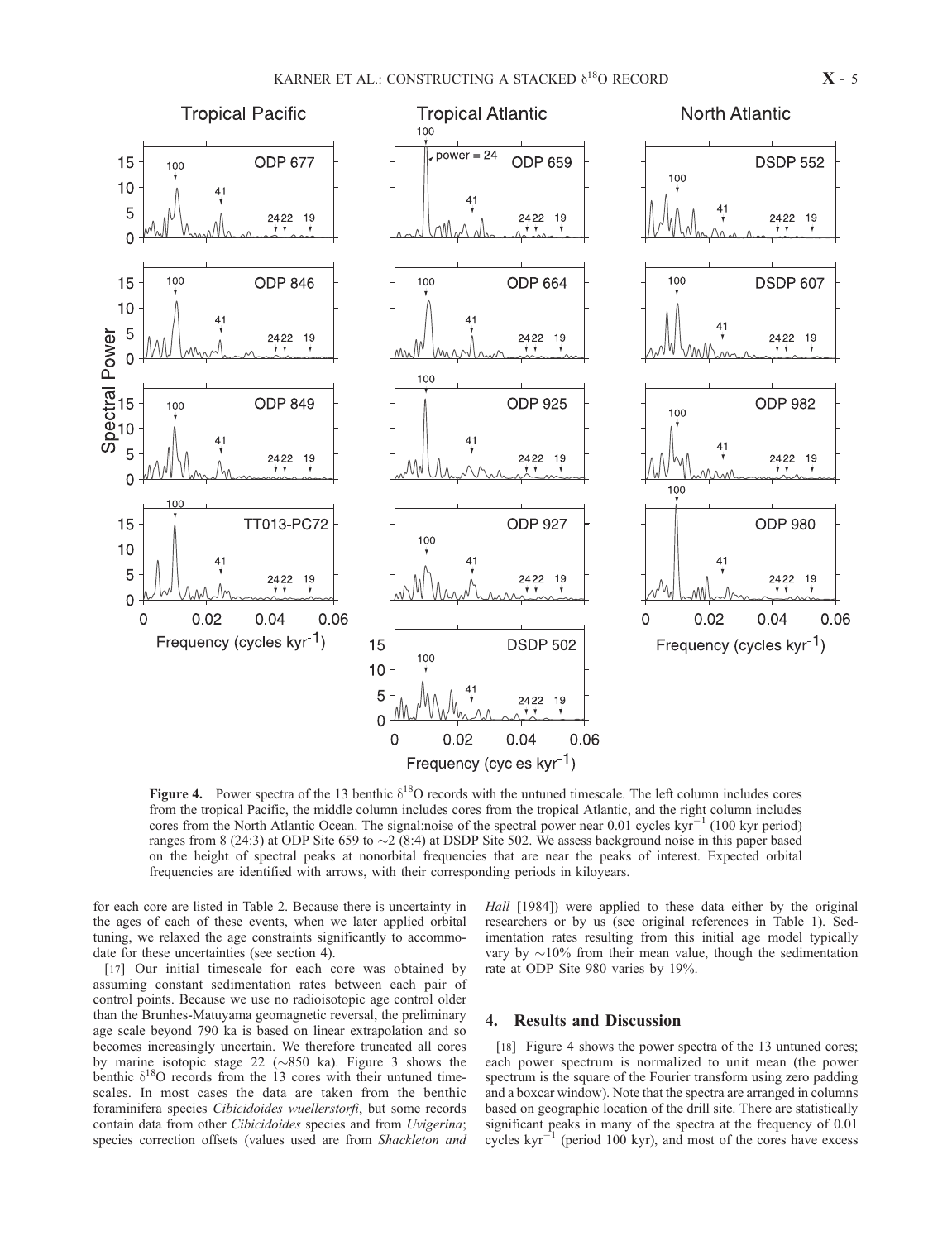

Figure 5. Stack (average value) of the 13 benthic  $\delta^{18}O$  records with their untuned timescales and shown with the  $1\sigma$ uncertainty envelope. The timescale for each core was based on radioisotopic ages of control points (identified with arrows at top of the plot) and assuming constant sedimentation between control points. TII and TV refer to glacial Terminations II and V, and MIS 19 refers to marine isotopic stage 19. The maximum sedimentation rate variation from the mean using these control point ages was 19% for ODP core 980; most cores had variations closer to ±10%.

power in the vicinity of  $0.024$  cycles  $kyr^{-1}$ , corresponding to a period of 41 kyr.

[19] Figure 5 is the stack of these 13 cores that was composed using their untuned timescales. The uncertainty envelope represents the standard deviation of the 13 cores calculated at every kiloyear interval. The pattern for several of the cycles is very similar to the pattern seen in the planktic stacks mentioned above, with sharp terminations of glacial periods, brief interglacial periods, and a gradual onset of glaciation. Note that the widely described "saw-tooth shape" is clear in the periods  $0-150$  and 370 – 450 ka but is weak for the other cycles. The saw-tooth may be an artifact in that the sharpest terminations occur at our control points, at which all the cores are aligned. At other times, small variations in the sedimentation rate can cause the sudden terminations to appear to occur at different times, and this tends to blur the terminations into a more gradual shape.



Figure 6. Power spectrum of the untuned stack. Expected orbital frequencies are identified with arrows, with their corresponding periods in kiloyears. The largest peak is centered at 0.01 cycles  $kyr^{-1}$ , with a period of 100 kyr. The full width at half the maximum power of this 100 kyr peak is  $\Delta f/f = 0.13$ .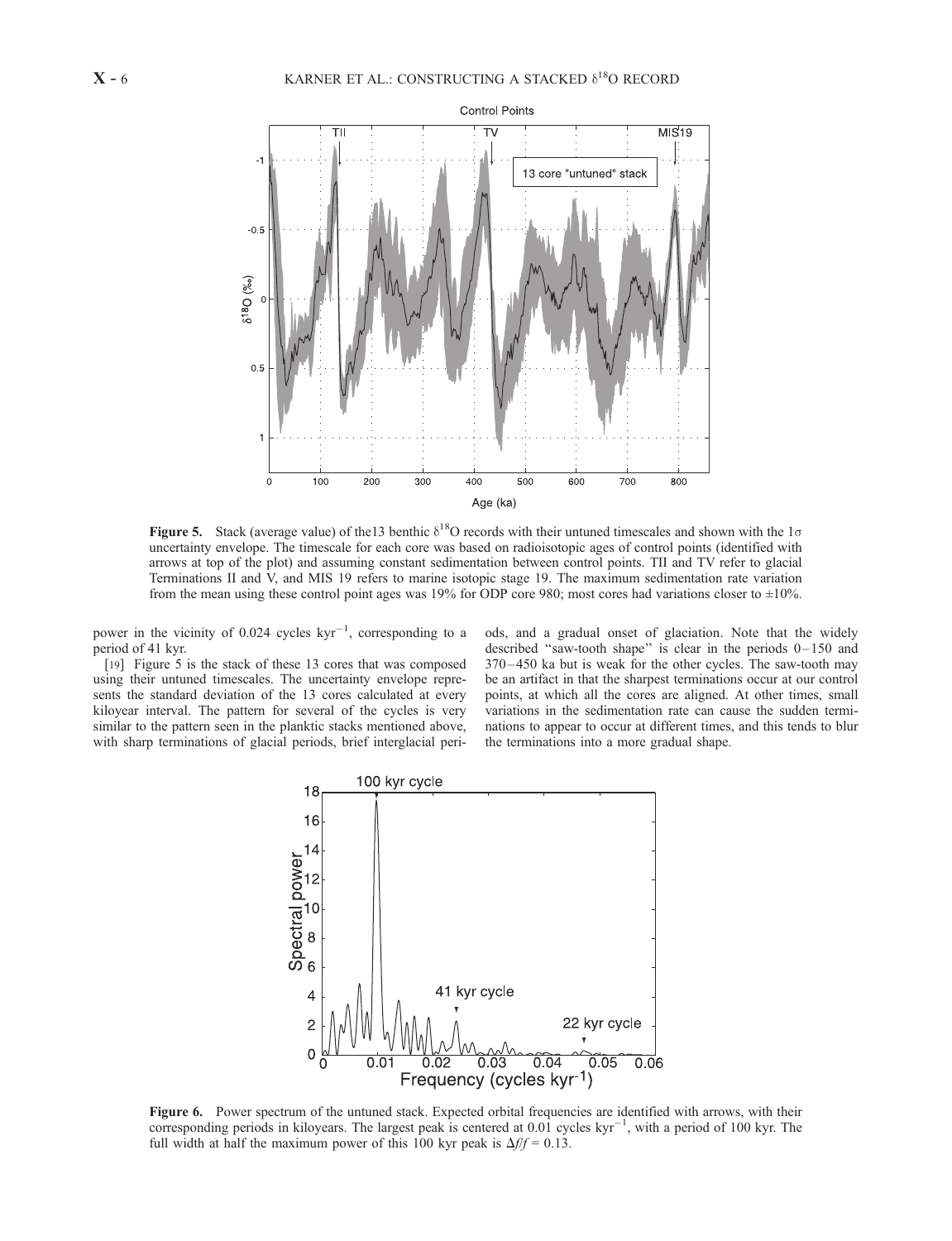

Figure 7. All 13 cores objectively tuned to obliquity ("minimally tuned"). Each core was tuned individually to the obliquity target, and the radioisotopic control points of Terminations II and V and marine isotopic stage 19 were permitted to slide, provided they remained within their 2s radioisotopic age limits (limits shown with light gray bars). Vertical lines identify common isotopic events in the 13 cores. The upper four cores fail the filter test at radioisotopic control points labeled ''F''. The lower nine cores pass the age control test at all radioisotopic control points. Shaded areas of cores DSDP 552, 607 and ODP 982 show where these three North Atlantic cores differ from the mean and often from each other by more than half an obliquity cycle, indicating inaccurate obliquity tuning. At no time does a tropical core that passed the filter test deviate from the mean by more than half an obliquity cycle, giving us confidence that the tuned timescale is accurate.

[20] Figure 6 shows the power spectrum of this 13-core untuned stack. The spectrum has peaks of high statistical significance (relative to local background) at  $0.024$  cycles kyr<sup>-1</sup> and  $0.01$  cycles  $kyr^{-1}$ , near those predicted by orbital theory. These results indicate that despite the absence of orbital tuning the untuned timescale is reasonably accurate. In particular, the spectrum is dominated by a single narrow peak at 0.01 cycles  $kyr^{-1}$ . Broecker and van Donk [1970] discovered the presence of the 100 kyr cycle, although its nature is still disputed. The narrowness of the 100 kyr peak ( $\Delta f/f = 0.13$ ), particularly in untuned data, was cited as evidence for its astronomical origin [Muller and MacDonald, 1997].

[21] The presence of significant power in the vicinity of the expected obliquity peak (near  $0.024$  cycles  $kyr^{-1}$ ) in Figure 6 suggests that obliquity tuning could be employed to improve the timescales of the individual cores. The  $\sim$ 41 kyr component of each record, based on the untuned timescale, was isolated with a Gaussian filter. An important issue was the selection of the correct bandwidth for this filter. We tried 39 different Gaussian filters, with bandwidth (root-mean-square deviations) from  $8.66 \times 10^{-4}$  to 6.35  $\times$  10<sup>-3</sup> cycles kyr<sup>-1</sup>. The former is comparable in width to the spectral peak of a pure 41 kyr sine wave of 850 kyr duration and so

is unable to accommodate much variation in sedimentation rate. The latter includes some frequencies closer to the expected precession and eccentricity/inclination frequencies than to the obliquity frequency and so is incautiously wide for obliquity tuning.

[22] A filter with a wide passband allows for more variability in sedimentation rate than does one with a narrow passband, but a wide filter also increases the likelihood that noise variations (those not associated with orbital changes) can be forced to match variations in the obliquity target. To limit such overtuning, we selected a passband that, for most of the cores, successfully produced obliquity-tuned ages that were consistent with the radioisotopic age limits of the control points. The age range we used for glacial Termination V (421–447 ka) included the systematic uncertainties inherent in  ${}^{40}\text{Ar}/{}^{39}\text{Ar}$  dating, as discussed by *Karner* and Renne [1998], and the 95% confidence limit for this event as discussed by Karner and Marra [2002]. We permitted the age of Termination II to occur between 124 and 145 ka to encompass the dates of Mesolella et al. [1969], Broecker and van Donk [1970], Winograd et al. [1997], and Henderson and Slowey [2000]. The centroid of marine isotopic stage 19 was permitted to take an age between 770 ka and 810 ka, allowing for systematic and analytical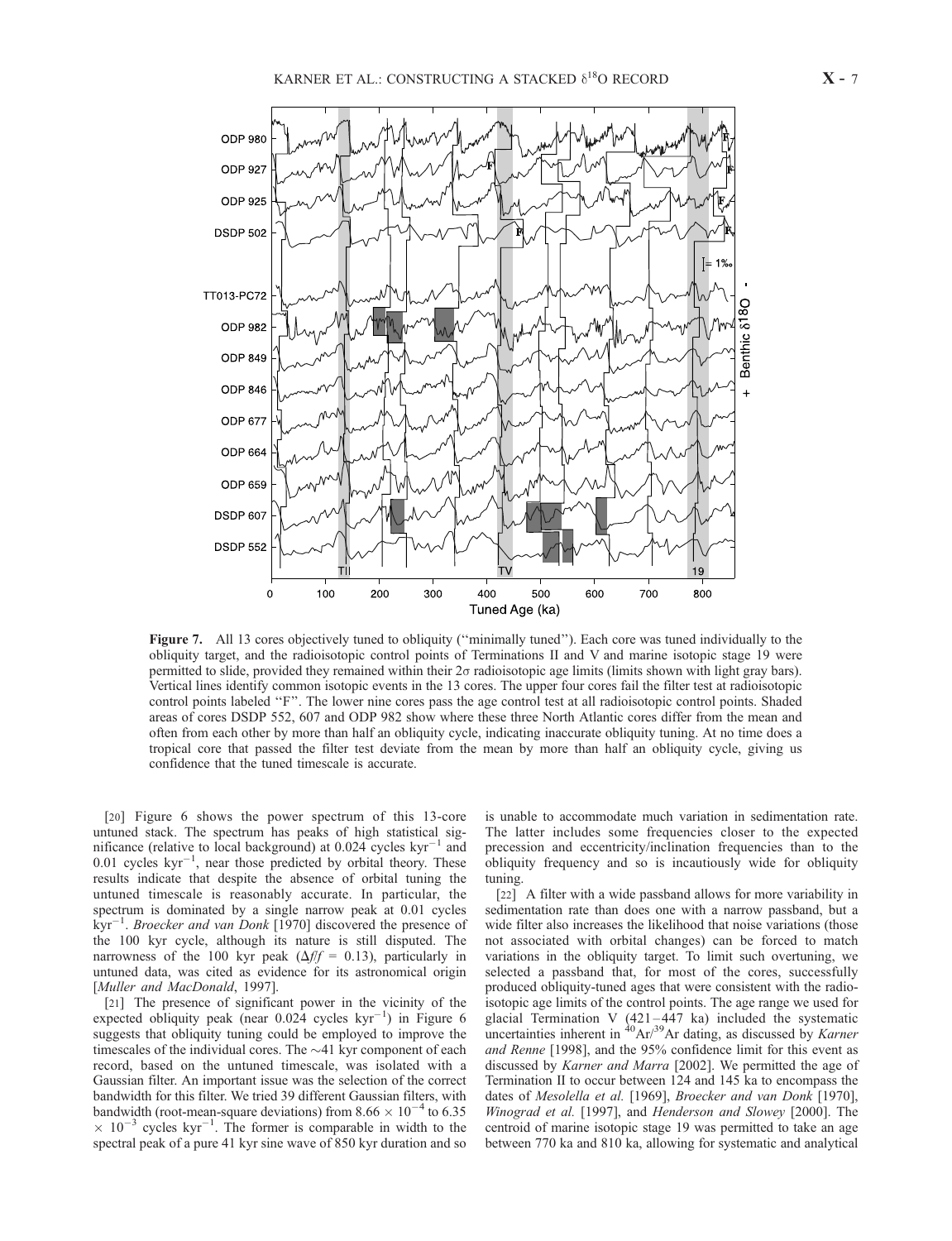

Figure 8. The minimally tuned benthic  $\delta^{18}O$  stack of nine cores, with the 1 $\sigma$  uncertainty envelope.

uncertainties in the age of the Brunhes-Matuyama geomagnetic reversal and in the uncertainty in the precise correlation of the reversal event and the stage 19 centroid. We note that while based on radioisotopic data, the age limits that we have chosen for each control point are consistent with most orbitally based age scales that have been developed in the last decade [e.g., Shackleton et al., 1990; Bassinot et al., 1994; Tauxe et al., 1996]. An additional uncertainty arises from the discrete sampling of the data in each core. To account for this uncertainty, half the spacing between measured data points was added to the uncertainty bracketing each control point age.

[23] The final choice of filter was one of intermediate width, with a relatively large number of cores that could be automatically tuned without adjusting the control point ages beyond their allowed uncertainties. The filter selected has a bandwidth (RMS) of 2.165  $\times$  10<sup>-3</sup> cycles kyr<sup>-1</sup> and is centered on the obliquity frequency  $(1/40.8 \text{ cycles/kyr}^{-1})$ . We note, however, that the results we present here are not sensitive to this choice of filter width. Nearby filters produce stacks that are almost indistinguishable from the one we present here, and even the stacks produced from much wider filters, some of which include different cores, have identical timing for isotopic events. Tuning was accomplished using an automated program (written in the computer language Matlab) by applying the filter to both the individual core and to the obliquity signal. The computer program was written to find the maxima in the filtered isotopic data and assigned to these points the ages of the successive maxima in the filtered obliquity data. Thus there was an average of one tuning point every 41 kyr. Following this alignment procedure, a single-phase adjustment was made to return each core top age to 0 ka. Phase adjustments for the cores that passed the filter test varied from +5 kyr to -6 kyr, with three cores (ODP sites 659 and 982 and PC72) having negative values. The phase shift imposed to restore the core top ages to 0 ka seems to be unrelated to geographical location or water depth. This could indicate a flaw in our assumption of the core top age being 0 ka, or it could indicate unique phase lags at each site.

[24] All 13 records with the obliquity-tuned ages, including those that failed the filter test, are shown in Figure 7. Though the ages of the radioisotopic control points were permitted to slide during the obliquity tuning ( provided they stayed within their respective 2s age limits), there remains excellent alignment of marine isotopic stages 6.0, 12.0, and 19.1. Cores Deep Sea Drilling Program (DSDP) 502, ODP 925, ODP 927, and ODP 980 could not be automatically tuned with this filter; they yielded ages that were not consistent with the radioisotopic age limits (at positions "F" in Figure 7). In these four records, noise with periods near 41 kyr appears to cause objective obliquity tuning to fail. It might have been possible to hand-tune these cores to bring them into concordance with the cores that passed the filter test. Rather than introduce the possibility of bias, however, we chose to eliminate these cores from subsequent stacks. This seems a small price to pay, as nine records remain in our study, and the average of these should still suppress local variations more effectively than did previous stacks.

[25] A composite stack of the nine successfully obliquity-tuned cores was created by interpolating each record to 1 kyr intervals, then calculating the mean and standard deviation at every age point. This minimally tuned stack is shown in Figure 8. The uncertainty envelope in Figure 8 is narrower than was the envelope of the untuned stack, indicating that obliquity tuning has improved the alignment of isotopic events. The 1s uncertainty envelope of the untuned stack had a mean width of 0.31%; the nine-core minimally tuned stack has a mean width of its 1s uncertainty envelope of 0.27%. Figure 9 shows the power spectrum of the minimally tuned stack. The largest difference between this spectrum and that of the untuned stack is the dramatic enhancement of the 41 kyr peak. Of course, obliquity tuning would create such a peak even from random noise; the true obliquity response is probably somewhat less than depicted in Figure 9. As with the untuned stack, the minimally tuned stack has a significant peak near 0.01 cycles  $kyr^{-1}$ . This  $\sim$ 100 kyr peak has a full width at half the maximum power of  $\delta f/f = 0.14$ , comparable to that in the power spectrum of the untuned stack. Two peaks near the precession frequencies of 0.0425, 0.0446, and 0.0529 cycles  $kyr^{-1}$  are higher with respect to the local background than they are in the untuned stack (Figure 6). However, only one of the peaks actually coincides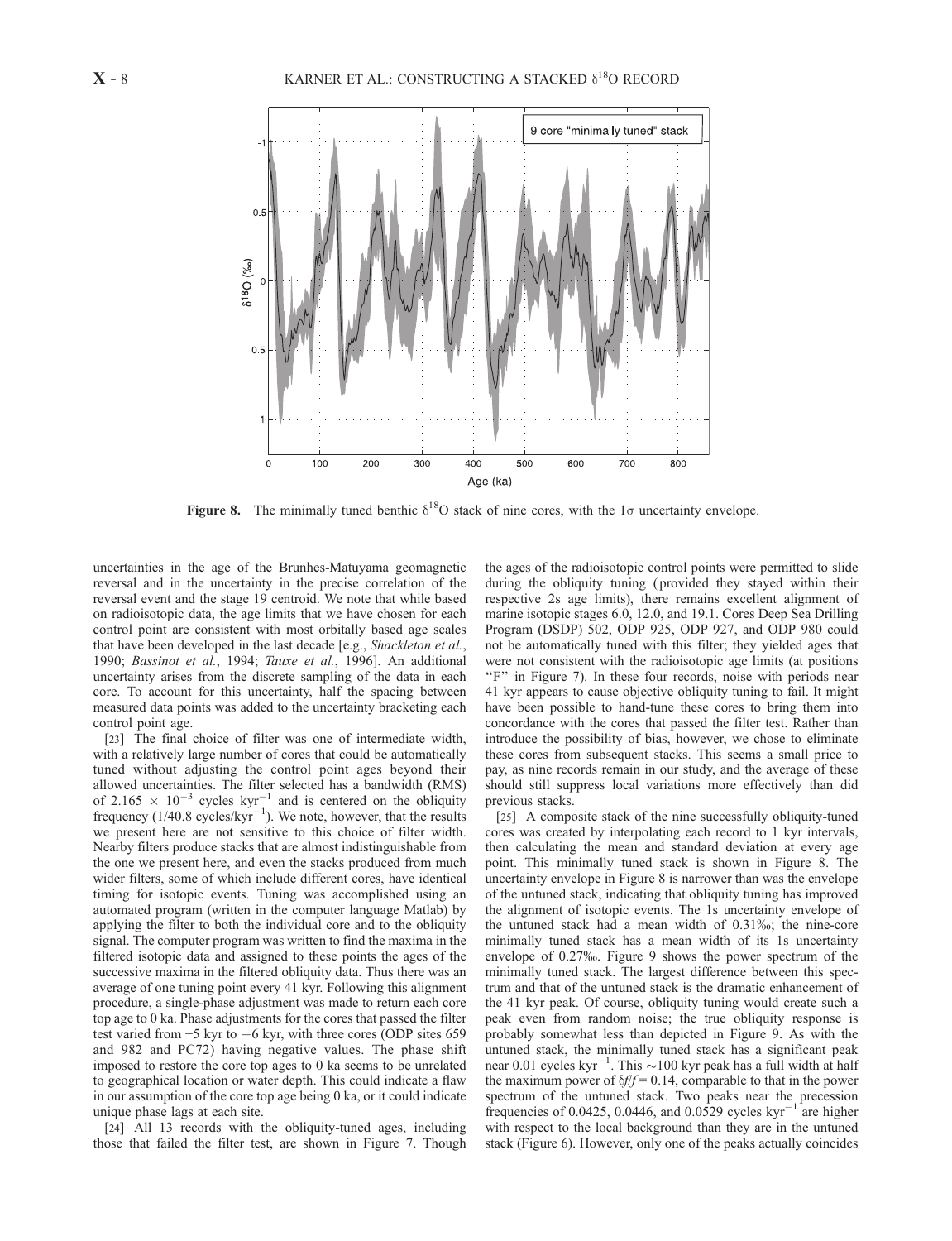

Figure 9. Power spectrum of the minimally tuned stack. Largest peaks are centered at  $\sim 0.01$  cycles kyr<sup>-1</sup> (full width at half the maximum power is  $\Delta f/f = 0.14$ ) and 0.024 cycles kyr<sup>-1</sup>. The latter peak is a necessary product of obliquity tuning.

with precession  $(0.0446 \text{ cycles kyr}^{-1})$ . The other equally high peak is several times its own width from true precession frequencies and so is probably not a precession peak.

[26] Because our tuning procedure made adjustments to filtered data with periods already close to 41 kyr, derived sedimentation rates did not change by more than  $\pm 35\%$  from the mean value for any of the cores. The RMS deviation from mean value of the sedimentation rates for the nine benthic stack cores averaged 9.5%. This seems physically more plausible than sedimentation rates required to construct the SPECMAP stack [Imbrie et al., 1984], whose RMS deviation from mean values averaged  $58.4\%$  and exceeded  $\pm 300\%$ in some places [see Muller and MacDonald, 2000].

[27] As an alternative to simple averaging of the cores' isotopic data, we examined the nine records with empirical orthogonal function (EOF) analysis [see Peixoto and Oort, 1992]. Each EOF is a linear combination of the nine records chosen in such a way as to be completely uncorrelated with all other EOFs and with the variance of the system concentrated in as few EOFs as possible. Having done this, we found that the principal component of the EOF analysis is virtually indistinguishable from the stack created by averaging, and it accounts for 59% of the variance of the ninecore system.

#### 4.1. Other Orbital Signals in the Minimally Tuned Stack

[28] Because the nine-core stack is minimally tuned to a target containing only obliquity, we can use this stack to study other orbital cycles in the data. In the power spectrum of the minimally tuned stack (Figure 9) the dominant feature is the single narrow peak at  $0.01$  cycles  $kyr^{-1}$ , corresponding to a period of 100 kyr. We note that this peak was present using the untuned timescale. The presence of spectral power in the 100 kyr region is well known and is usually attributed to variations in the Earth's orbital eccentricity (see, for example, the review by Imbrie et al. [1993]). However, *Muller and MacDonald* [1997, 2000] drew attention to the narrow width of this peak, as observed in the analysis of many planktic and benthic data sets as well as in prior stacks. The shape of the peak in the present stack agrees with that reported by them and is inconsistent with the triplet of peaks expected if the variation were driven by eccentricity.

[29] In Figure 9, the statistical significance of peaks at expected precession frequencies is marginal. The entire frequency range

 $0.04 - 0.06$  cycles  $kyr^{-1}$ , which might loosely be called the precession band, contains only 1.7% of the total variance of the nine-core stack. To be sure that we have not missed the precession response by tuning to obliquity and to place an upper limit on the benthic  $\delta^{18}$ O response to precession forcing, we conducted several tests. First, starting with the obliquity-tuned timescale, we applied a band-pass filter to isolate and tune the precession signal (the band-pass filter was wide enough to include the 24 and 22 kyr doublet). After aligning core top ages to 0 ka and stacking again, the variance in the precession band was 3.2%. Because this is based on precession tuning, Figure 9 is an appropriate benchmark only if there is, a priori, a reason to believe that the response to



Figure 10. Power spectrum of the precession-tuned nine-core stack. The largest peak is centered at  ${\sim}0.01$  cycles kyr<sup>-1</sup>. The precession frequencies are expected at 0.042 and 0.045 cycles  $kyr^{-1}$ . Obliquity, at  $0.024$  cycles  $kyr^{-1}$ , does not improve substantially relative to the power exhibited in the untuned stack (see Figure 6). This plot shows that objectively tuning to precession does not yield an accurate timescale.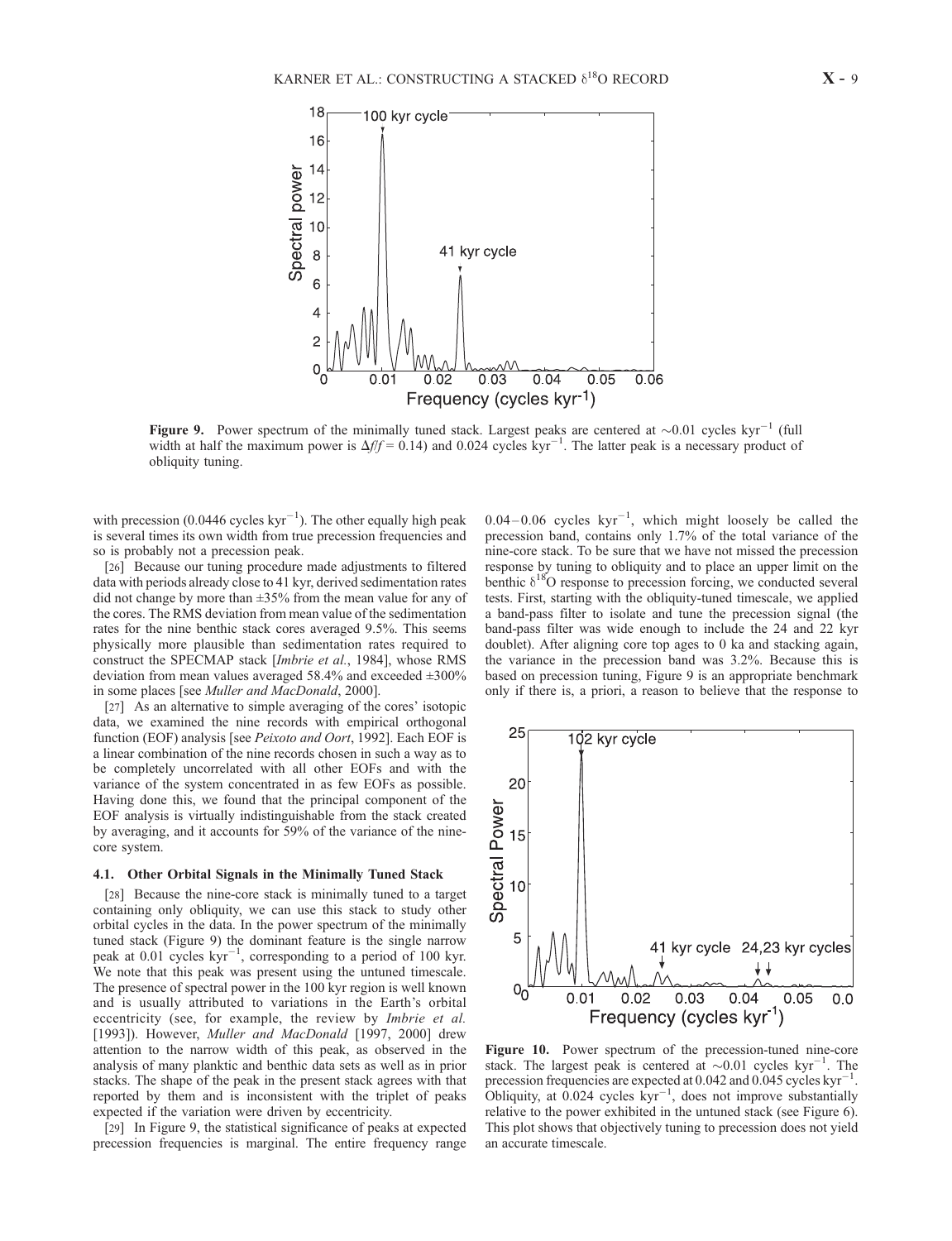

Figure 11. Power spectra of the nine individual cores with timescales determined by obliquity tuning. Comparison with Figure 4 shows greatly enhanced components with periods of 41 kyr, the result of tuning to obliquity. As in Figure 4, the left column includes cores from the tropical Pacific, the middle column includes cores from the tropical Atlantic, and the right column includes cores from the North Atlantic Ocean. Expected orbital frequencies are identified with arrows, with their corresponding periods in cycles per kiloyear. Note that the North Atlantic cores lack the single narrow 100 kyr peak characteristic of all the other records.

precession stands out above background, so that it makes a suitable tuning target. With wider filters, designed to include the 24, 22, and 19 kyr precession peaks, only one core (ODP Site 659) passed our consistency test with the radioisotopic control point ages.

[30] As a second test we started with the untuned timescale and used precession as the sole tuning target. After adjusting core top ages to 0 ka, tuning to precession alone increased the spectral power in the precession band to 3.8% of the total variance (Figure 10). As a test of the accuracy of the precession tuning, we checked the significance of the obliquity peak in the precession-tuned stack. A precession-tuned timescale, if valid, should produce an obliquity peak because adjusting the timescale to align every  $\sim$ 20 kyr ''precession'' peak guarantees that the timescale will also be correct on the scale of 41 kyr. However, the power spectrum of the precession-tuned stack in Figure 10 has a split obliquity peak, with peak power comparable to that at nearby nonastronomical frequencies. This suggests that the process of tuning to precession produced an inaccurate timescale for some of the cores, probably because noise near precession frequencies was tuned to match the precession target. If so, the upper limit of 3.8% of the variance in the precession band may be higher than the true response to precession forcing.

[31] As a third exercise, we repeated the precession tuning, this time relaxing the assumption that every core top has an age of 0 ka,

and instead, we aligned the precession response in each record. In this stack the presumed precession signal in each core is made to add constructively. This would be an appropriate stack to consider only if the following are true: (1) there is an a priori reason to believe that the precession response has a high enough signal:noise ratio to be useful in tuning, (2) the response to precession is globally synchronous, and (3) the top of a sediment core may have any age up to  $\sim$ 23 kyr. The stack constructed in this manner had 8.0% of the variance in the precession band. Once again, the spectral peak corresponding to obliquity was split, with peak power only at the background level, indicating that the timescale generated by objectively tuning benthic  $\delta^{18}$ O to precession is inaccurate. The figure of 8.0% of the variance being in the precession band is thus likely to be overestimated.

[32] As a final check on the role of precession forcing of benthic  $\delta^{18}O$ , we performed Monte Carlo simulations to see whether tuning to obliquity alone ought to be sufficient to bring out  $\sim$  20 kyr peaks if they were truly present in the signal. The simulations showed that precession peaks are suppressed proportionately to the amount of variability in the sedimentation rate. For a precession peak to fall by a factor of 2 in spectral power, sedimentation would have to vary routinely by >100% within a single obliquity cycle. Since, over timescales from hundreds of kiloyears down to 40 kyr, our sedimentation rates derived by obliquity tuning vary by less than  $\pm 35\%$ ,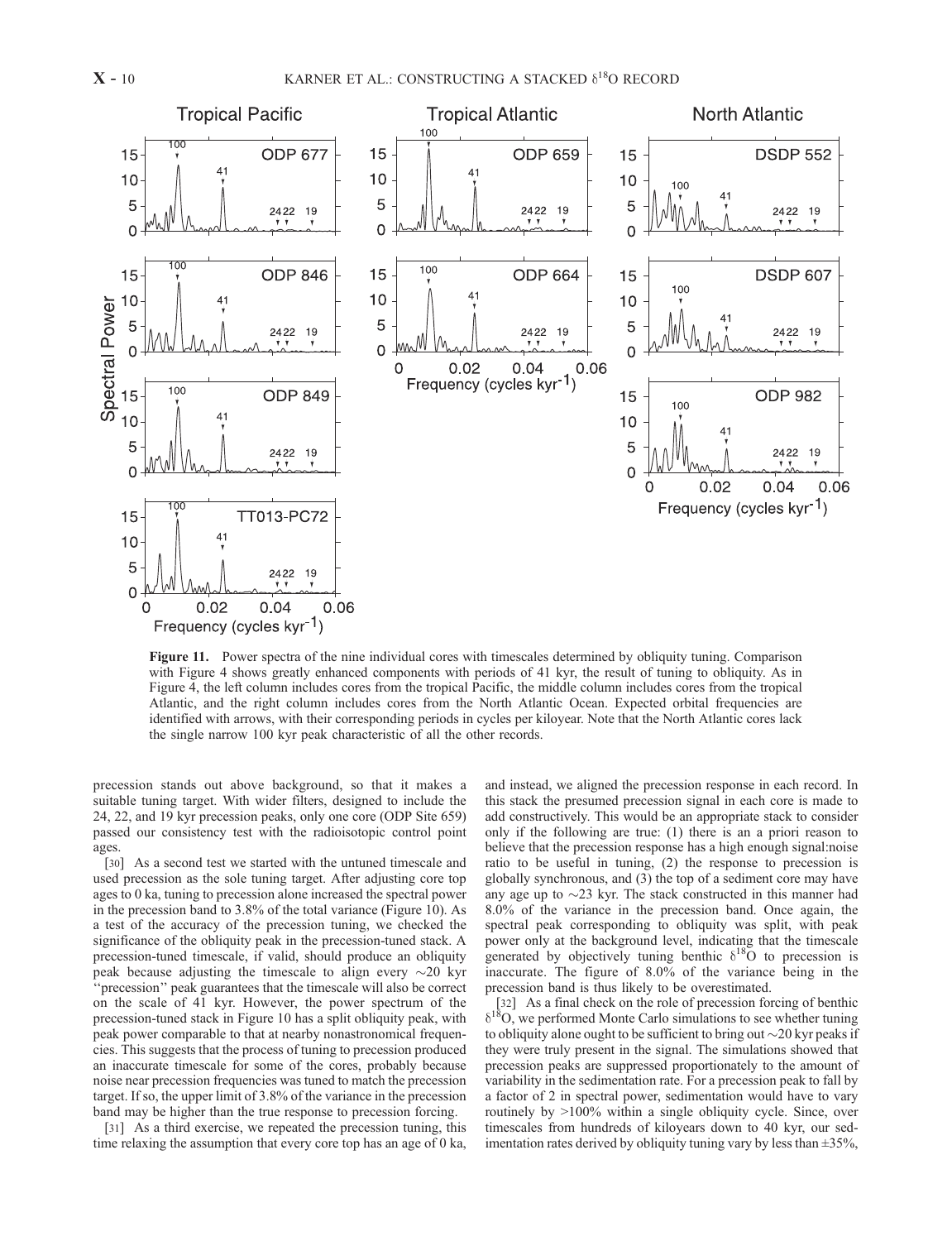

Figure 12. The six obliquity-tuned records from tropical latitudes. These are ODP Sites 659, 664, 677, 846, and 849 and core TT013-PC72. The mean has been subtracted from each, but the amplitudes have not been adjusted. Therefore the spread in the data reflects the true variation in  $\delta^{18}O$  at the seven drilling sites. See color version of this figure at back of this issue.

with RMS deviations of  $\sim$ 10%, it seems unreasonable to assume variations in sedimentation of 100% occur on the 20 kyr scale. It is therefore unlikely that precession is suppressed by more than a factor of 2, which is consistent with the upper limit of  $3-4\%$  of the total variance being in the precession band that we obtained above.

[33] We do not conclude that the precession response in the benthic  $\delta^{18}$ O record is absent but only that it is not significantly stronger than other background fluctuations in the same band, and therefore it provides a poor tuning target for the benthic  $\delta^{18}O$ records. In contrast, the pacemaker [Hays et al., 1976], SPECMAP [Imbrie et al., 1984], and low latitude [Bassinot et al., 1994] stacks have relatively high spectral peaks at precession frequencies, with 9.0, 12.3, and 11.3% of the variance, respectively, in the frequency range  $0.04 - 0.06$  cycles  $kyr^{-1}$ . The difference between these stacks and the benthic stack created here could arise from the fact that they used planktic, rather than benthic,  $\delta^{18}O$ . These two proxies need not be recording the same aspects of climate and so need not be identical. It is also possible that overtuning artificially enhanced the strong precession signals in these prior stacks since the precession signal was part of the target model used in each of these studies.

[34] The composite benthic record of Pisias et al. [1984] is a study of  $\delta^{18}O$  as a function of depth in core V19-29 rather than age.

If constant sedimentation is assumed for V19-29, then 11% of the variance is in the frequency range  $0.04-0.06$  cycles kyr<sup>-1</sup>. If, however, the Pisias et al. stack is correlated with the SPECMAP stack, then 18% of the variance is in the precession band. The high variance in the precession band in the Pisias et al. [1984] stack contrasts with the low precession signal that we see in our stacks. It is possible that the stronger precession they see is a combined effect of local climate conditions and possible overtuning of the SPECMAP record. The ''noise'' seen in benthic signals could represent real climate variations that are not due to precession. Such noise would then be identical in disparate records. If one record were overtuned, then any other record that was correlated with it would also be overtuned, in the sense that fluctuations not associated with precession would be forced to be in phase with it. As we noted above, the Pisias et al. stack is composed of three cores from the same part of the Pacific Ocean, and the precession response recorded there may simply be higher than the global average.

[35] The weakness of precession in  $\delta^{18}$ O signals has previously been noted by Karner and Muller [1999; see also Muller and MacDonald, 2000] who noted it in a record (ODP Site 659) that simultaneously showed a strong precession signal in wind-blown dust, which is a proxy for Saharan aridity. They concluded that the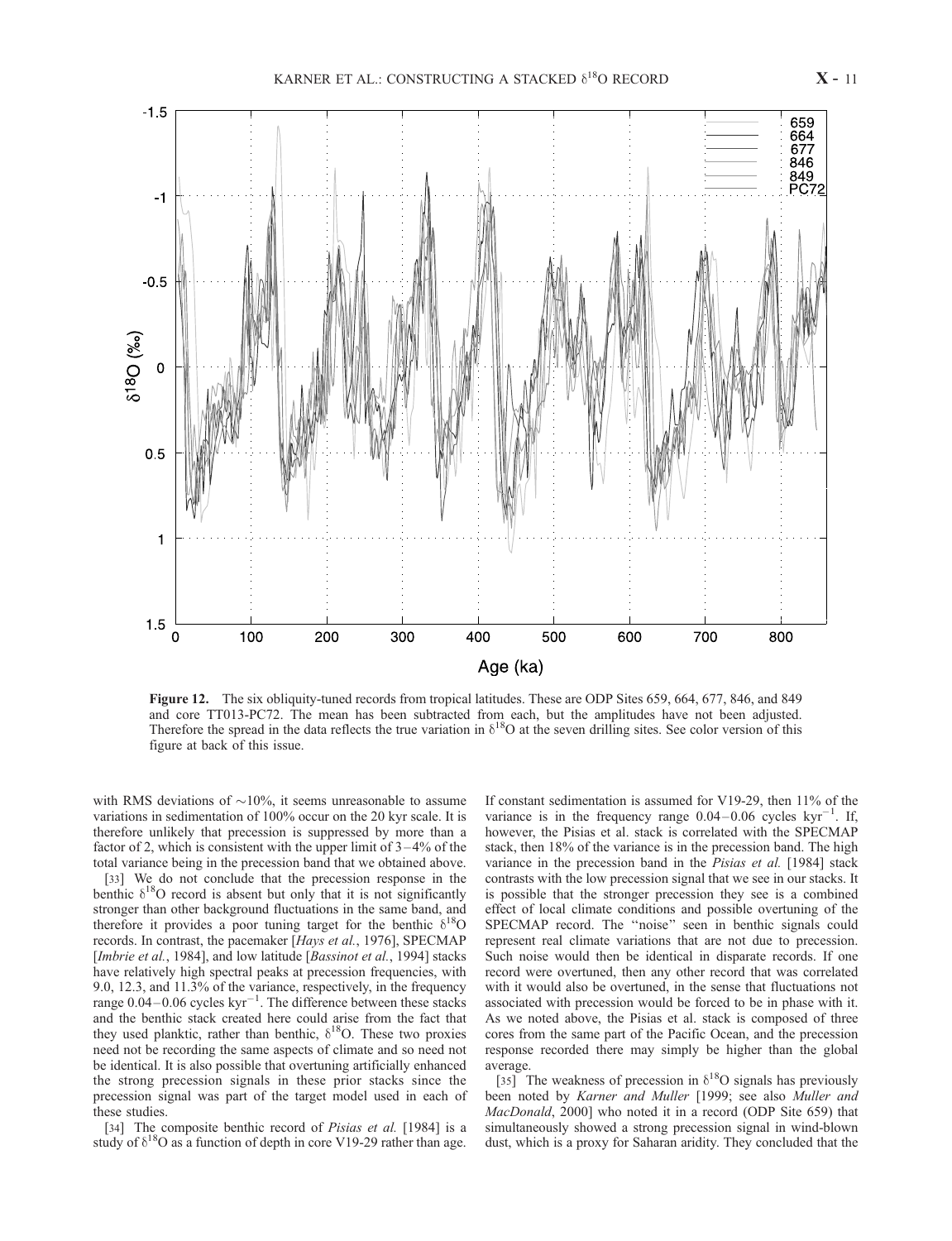

Figure 13. Stack of the six obliquity-tuned tropical benthic  $\delta^{18}O$  records, with the 1 $\sigma$  uncertainty envelope.

dust was likely a response to local equatorial climate driven by insolation but that the  $\delta^{18}$ O record was responding primarily to the 100 kyr climate oscillation.

#### 4.2. Support for a Tropical Stack

[36] We now depart from our "hands off" approach to consider whether the stack could be improved by omitting several cores. Figure 11 shows the obliquity-tuned spectrum of each core, arranged by geographical region. Note that the narrow 100 kyr peak, the largest feature in untuned benthic  $\delta^{18}O$  records (Figure 4), is more diffuse in the obliquity-tuned spectra of the North Atlantic cores. In contrast, the tropical data from both the Atlantic and Pacific have better core-to-core agreement, with well-defined 100 kyr spectral peaks. From this observation we conclude that the objective obliquity tuning applied to the North Atlantic cores was less successful than was the tuning applied to the tropical records. This may be a consequence of more variable sedimentation rates in the North Atlantic Ocean plus higher levels of background noise in these data, perhaps due to close proximity to glacial meltwater and ice discharge areas. For these North Atlantic cores we believe that a better timescale could be determined through hands-on tuning; we prefer not to do this here because of the subjectivity it would introduce.

[37] An examination of the individual cores shows the apparent failures of the automated tuning process. In particular, we have identified locations where we believe that the strict computerized tuning process introduced errors of greater than half an obliquity cycle, and these are identified with shaded boxes on the North Atlantic cores in Figure 7. Because these comparisons suggest that it is not possible to construct a reasonable timescale for the three North Atlantic cores by our objective methods, we create an alternative stack using only tropical cores. If we were to adjust the North Atlantic timescales by the graphic correlation method to

make the peaks agree with those of the tropical data, as suggested by the vertical lines in Figure 7, then the disagreement could be eliminated. However, for the present exercise we have not forced the alignment of any isotopic features; we have chosen to avoid introducing this type of subjectivity. We plot the six tropical cores together in Figure 12 to show that the tropical  $\delta^{18}O$  signal is easily traced from one core to the next. In Figure 12 the mean was subtracted from each record, but the records were not normalized to unit variance. Therefore Figure 12 shows the true variations in  $\delta^{18}$ O for each core. Figure 13 is the tropical stack created using the six obliquity-tuned tropical cores. The uncertainty envelope of the tropical stack is much narrower than that of the nine-core stack  $(0.22\%$  for the six-core stack versus  $0.27\%$  for the nine-core stack), but the mean values of the tropical stack differ only slightly from those of the nine-core minimally tuned stack. The power spectrum of the tropical stack is in Figure 14. Again, there is a narrow peak near 100 kyr, with full width at half the maximum power is  $\Delta f/f = 0.15$ .

#### 4.3. Comparison With Terrace Elevation Data

[38] In Figure 15 we compare the tropical stack with the elevations of sea level highstands, estimated by Hearty and Kaufman [2000] from a study of coral terraces in the Bahamas. By considering sea level highstands only, we are comparing the relationship between interglacial minima in  $\delta^{18}O$  with the minima in global ice volume. We make a linear approximation between these two records from sea level highstands of marine isotopic stages 1, 5, 7, 9, 11, and 13. The best fit straight line between  $\delta^{18}O$ at peak interglacial conditions and sea level highstand elevations is given by  $\delta^{18}O(9) = 0.014 \times \text{sea}$  level (m) + 0.67. This line yields agreement between benthic  $\delta^{18}$ O and sea level for each of the last six interglacial periods at better than the 1s level; the largest disagreement is approximately 6 m, or  $\sim 0.1\%$ . We note that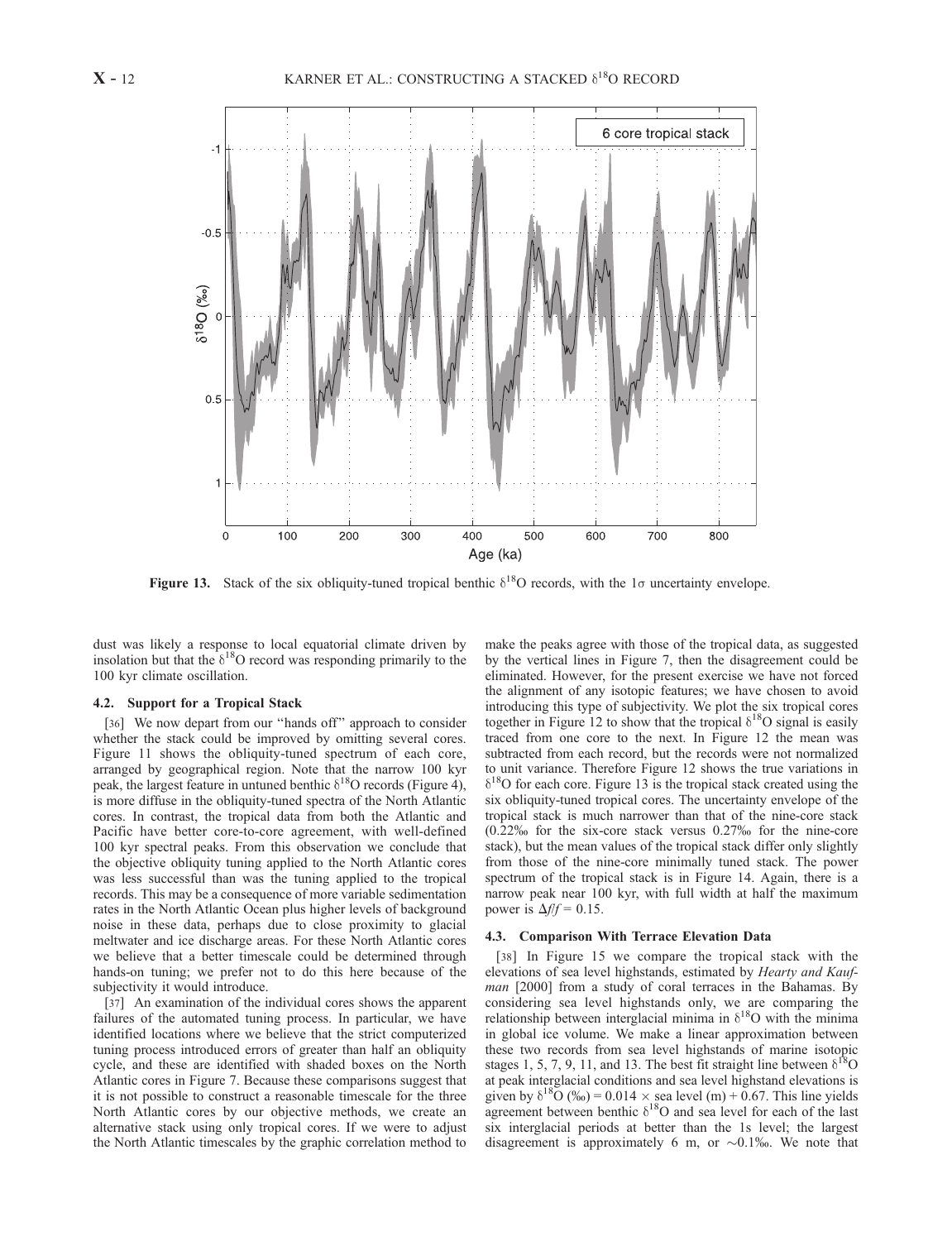

Figure 14. Power spectrum of the tropical stack. The largest peak is at  $\sim$ 0.01 cycles kyr<sup>-1</sup>.

different assumptions about whether  $\delta^{18}O$  reflects only global ice volume or a combination of global ice volume and temperature do not affect this estimate; whatever fraction of the  $\delta^{18}O$  variations is due to temperature changes, the benthic foram  $\delta^{18}O$  record is nevertheless a good sea level indicator. Only the value of the proportionality constant is sensitive to the different interpretations of the  $\delta^{18}O$  signal.

[39] The measurements of glacio-eustatic sea level are certainly indicators of global conditions; the tropical benthic stack was constructed from records that probably contained both global and local influences. We believe that the slight disagreement between the  $\delta^{18}$ O stack and the terrace elevation data is due to local variability which remains in the tropical stack, and we estimate that this local variability is responsible for roughly 0.1% out of a total glacial-interglacial amplitude of 1.3%. In this way, we conclude that local climate effects may be responsible for  $\sim$ 10% of the variance of the tropical stack; the remaining  $\sim 90\%$  are probably a true reflection of global climate. This figure is necessarily approximate because there is no guarantee that the relationship between foraminiferal  $\delta^{18}O$  and sea level is exactly linear.



Figure 15. Comparison of  $\delta^{18}O$  from the tropical stack at peak interglacial conditions with coral terrace elevation data from Hearty and Kaufman [2000]. Inset shows the best fit line of interglacial sea level versus  $\delta^{18}O$  for marine isotopic stages 1, 5, 7, 9, 11, and 13. Error limits for each isotopic stage are based on the error envelope of the tropical stack and the elevation ranges reported by *Hearty and Kaufman* [2000]. The regression line suggests a shift of 0.014% in  $\delta^{18}$ O m<sup>-1</sup> in sea level. The large error envelope of the  $\delta^{18}$ O data precludes us from estimating interglacial sea level heights to any better than  $\sim$ 10 m.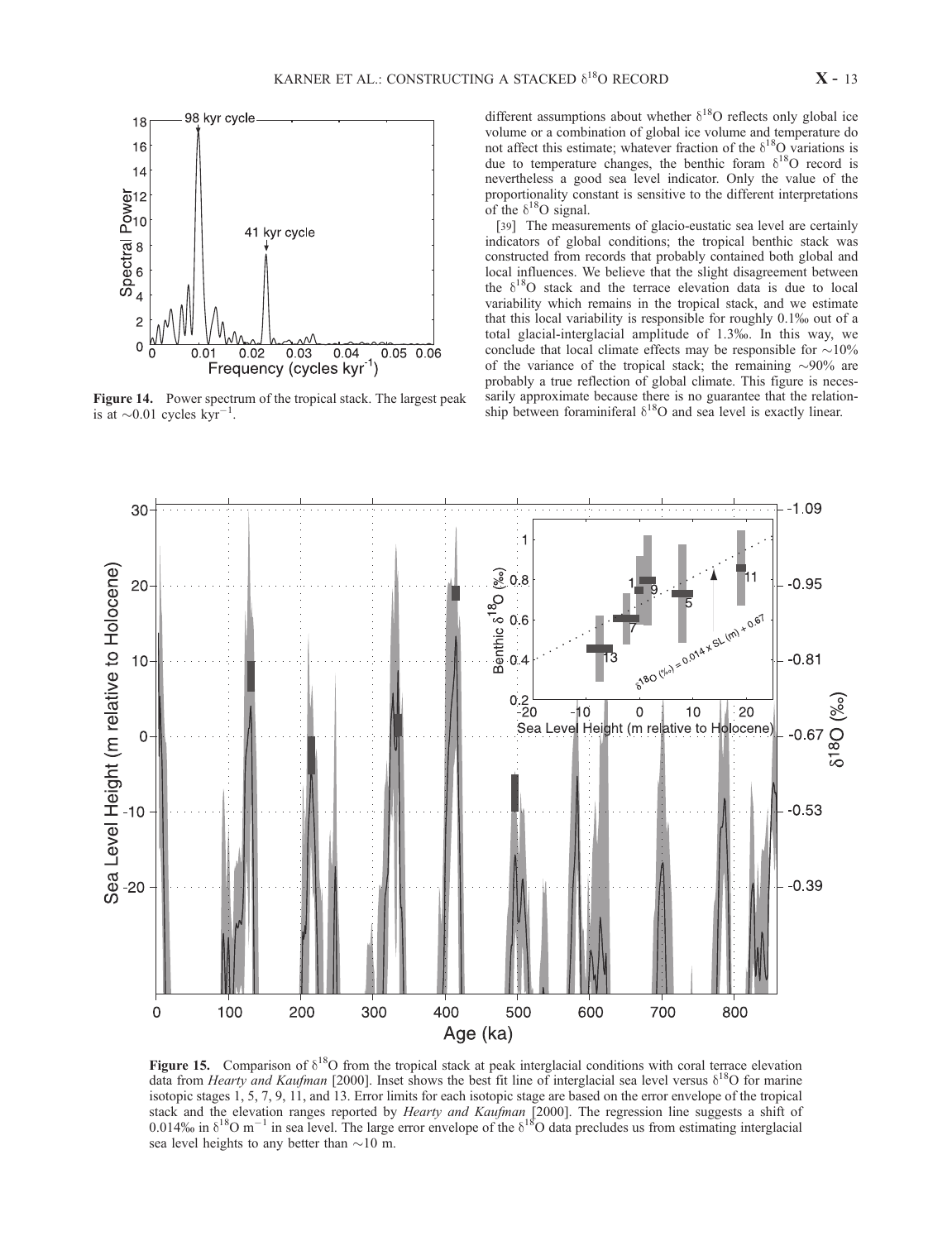# 5. Conclusions

[40] The benthic stacks that we have constructed were produced with minimal tuning and a ''hands off'' approach to avoid bias. They offer a direct assessment of climate preserved in the deep ocean for the last  $\sim 850$  kyr. The large number of records incorporated into these stacks offers hope that they could give a true global average, with minimal contributions from regional effects.

[41] The untuned 13-core stack shows many features in basic agreement with the previously constructed planktic stacks. They all show the presence of a single, narrow 100 kyr spectral peak which dominates the  $\delta^{18}$ O record of the last ~850 kyr. In the obliquitytuned stack we found that even allowing for rapid variations in sedimentation rate, precession accounts for probably no more than 3 – 4% of the variance in the record. This is a lower estimate of the significance of precession than in previously published planktic and benthic stacks. To reconcile these differences, either the prior records reflect climate signals which are surface effects or nonglobal effects, or they are affected by overtuning. Alternatively, variations in the sedimentation rate large enough to suppress precession by more than a factor of two may exist in our timescales, though we think this is unlikely for most cores.

[42] The objective tuning technique we employed produces more satisfactory results for tropical cores than for North Atlantic ones. This seems to be due to large sedimentation rate variations in the North Atlantic, which limited our ability to tune them objectively. The removal of these North Atlantic cores to create the sixcore tropical stack may bias the tropical stack toward an Antarctic bottom water signal, but we note that there is little difference between the stacks that we created including or excluding these three North Atlantic cores. The tropical stack provides estimates of interglacial sea level that agree with coral terrace data, and the obliquity-tuned timescale imposes sedimentation rates that seem more physically plausible than those used to construct the planktic stacks. We suggest that this stack will be a useful template for global climate.

[43] **Acknowledgments.** We are grateful to Ellen Thomas, Tim Herbert, and Lisa Sloan for their constructive reviews of this manuscript. This work was supported in part by the Office of Biological and Environmental Research of the U.S. Department of Energy, under grant DE-FG03- 97ER62467. Jonathan Levine thanks the William and Flora Hewlett Foundation for a graduate research fellowship. Richard Muller thanks the Ann and Gordon Getty Foundation and the Folger Foundation for their support.

# References

- Bassinot, F. C., L. D. Labeyrie, E. Vincent, X. Quidelleur, N. J. Shackleton, and Y. Lancelot, The astronomical theory of climate and the age of the Brunhes-Matuyama magnetic reversal, Earth Planet. Sci. Lett., 126, 91 – 108, 1994.
- Beck, J. W., J. Recy, F. Taylor, R. L. Edwards, and G. Cabioch, Abrupt changes in early Holocene tropical sea surface temperature derived from coral records, Nature, 385, 705-707, 1997.
- Bickert, T., W. B. Curry, and G. Wefer, Late Pliocene to Holocene  $(2.6-0$  Ma) western equatorial Atlantic deep-water circulation: Inferences from benthic stable isotopes, Proc. Ocean Drill. Program Sci. Results, 154, 239 – 253, 1997.
- Broecker, W. S., The Glacial World According to Wally, Lamont-Doherty Earth Obs., Palisades, N. Y., 1995.
- Broecker, W. S., and J. van Donk, Insolation changes, ice volumes, and the <sup>18</sup>O record in deep-sea cores, Rev. Geophys., 8, 169-197, 1970.
- Chappell, J., and N. J. Shackleton, Oxygen isotopes and sea level, Nature,  $324$ ,  $137-140$ , 1986.
- deMenocal, P. B., D. W. Oppo, R. G. Fairbanks, and W. L. Prell, Pleistocene  $\delta^{13}$ C variability of North Atlantic intermediate water, Paleoceanography, 7, 229 – 250, 1992.
- Elderfield, H., and G. Ganssen, Past temperature and  $\delta^{18}$ O of surface ocean waters inferred from foraminiferal Mg/Ca ratios, Nature, 405, 442 – 445, 2000.
- Fairbanks, R. G., and R. K. Matthews, The marine oxygen isotope record in Pleistocene coral, Barbados, West Indies, Quat. Res., 10, 181 – 196, 1978.
- Flower, B. P., D. W. Oppo, J. F. McManus, K. A. Venz, D. A. Hodell, and J. L. Cullen, North Atlantic intermediate to deep water circulation and chemical stratification during the past 1 Myr, Paleoceanography, 15, 388 – 403, 2000.
- Hastings, D. W., A. D. Russell, and S. R. Emerson, Foraminiferal magnesium in Globigerinoides sacculifer as a paleotemperature proxy, Paleoceanography, 13, 161-169, 1998.
- Hays, J. D., J. Imbrie, and N. J. Shackleton, Variations in the Earth's orbit: Pacemaker of the Ice Ages, Science, 194, 1121 – 1132, 1976.
- Hearty, P. J., and D. S. Kaufman, Whole-rock aminostratigraphy and Quaternary sea-level history of the Bahamas, Quat. Res., 54, 163-173, 2000.
- Henderson, G. M., and N. C. Slowey, Evidence from U-Th dating against Northern Hemisphere forcing of the penultimate deglaciation, Nature, 404, 61–65, 2000.
- Imbrie, J., and J. Z. Imbrie, Modeling the climatic response to orbital variations, Science, 207, 943 – 952, 1980.
- Imbrie, J., J. D. Hays, D. G. Martinson, A. McIntyre, A. C. Mix, J. J. Morley, N. G. Pisias, W. L. Prell, and N. J. Shackleton, The orbital theory of Pleistocene climate: Support from a revised chronology of the marine  $\delta^{18}O$  record, in Milankovitch and Climate, part 1, edited by A. Berger, pp. 269 – 305, D. Reidel, Norwell, Mass., 1984.
- Imbrie, J., et al., On the structure and origin of major glaciation cycles, 1, Linear responses to Milankovitch forcing, Paleoceanography, 7, 701 – 738, 1992.
- Imbrie, J., et al., On the structure and origin of major glaciation cycles, 2, The 100,000 year
- cycle, *Paleoceanography*, 8, 699–735, 1993.<br>Karner, D. B., and F. Marra, <sup>40</sup>Ar/<sup>39</sup>Ar dating of glacial Termination V and the duration of marine isotopic stage 11, in Marine Isotopic Stage 11: An Extreme Interglacial?, Geophys. Monograph Ser., edited by A. Droxler, R. Poore, L. Burckle, L. Osterman, AGU, Washington, D. C., in press, 2002.
- Karner, D. B., and R. A. Muller, The weakness of precession in global ice volume records, Rep. 44777, Lawrence Berkeley Natl. Lab., Berkeley, Calif., 1999.
- Karner, D. B., and P. R. Renne,  $^{40}Ar/^{39}Ar$  geochronology of Roman volcanic province tephra in the Tiber River valley: Age calibration of middle Pleistocene sea-level changes, Geol. Soc. Am. Bull., 110, 740-747, 1998.
- Lea, D. W., D. K. Pak, and H. J. Spero, Climate impact of late Quaternary equatorial Pacific

sea surface temperature variations, Science, 289, 1719 – 1724, 2000.

- Mashiotta, T. A., D. W. Lea, and H. J. Spero, Glacial-interglacial changes in subantarctic sea surface temperature and  $\delta^{18}$ O-water using foraminiferal Mg, Earth Planet. Sci. Lett., 170, 417 – 432, 1999.
- McManus, J. F., D. W. Oppo, and J. L. Cullen, A 0.5-million-year record of millennial-scale climate variability in the North Atlantic, Science, 283, 971 – 975, 1999.
- Mesolella, K. J., R. K. Matthews, W. S. Broecker, and D. L. Thurber, The astronomical theory of climatic change: Barbados data, J. Geol., 77, 250 – 274, 1969.
- Mix, A. C., N. G. Pisias, W. Rugh, J. Wilson, A. Morey, and T. K. Hagelberg, Benthic foraminifer stable isotope record from site 849  $(0 - 5$  Ma): Local and global climate changes, Proc. Ocean Drill. Program Sci. Results, 138, 371 – 412, 1995a.
- Mix, A. C., J. Le, and N. J. Shackleton, Benthic foraminifera stable isotope stratigraphy of site 846: 0-1.8 Ma, Proc. Ocean Drill. Program Sci. Results, 138, 839-854, 1995b.
- Muller, R. A., and G. J. MacDonald, Glacial cycles and astronomical forcing, Science, 277, 215 – 218, 1997.
- Muller, R. A., and G. J. MacDonald, Ice Ages and Astronomical Causes: Data, Spectral Analysis and Mechanisms, Springer-Verlag, New York, 2000.
- Murray, R. W., C. Knowlton, M. Leinen, A. C. Mix, and C. H. Polsky, Export production and carbonate dissolution in the central equatorial Pacific Ocean over the past 1 Myr, Paleoceanography, 15, 570-592, 2000.
- Neeman, B., Orbital tuning of paleoclimate records: A reassessment, Rep. LBNL-39572, Lawrence Berkeley Natl. Lab., Berkeley, Calif., 1993.
- Petit, J. R., et al., Climate and atmospheric history of the past 420,000 years from the Vostok ice core, Antarctica, Nature, 399, 429 – 436, 1999.
- Peixoto, J. P., and A. H. Oort, Physics of Climate, Am. Inst. of Phys., College Park, Md., 1992.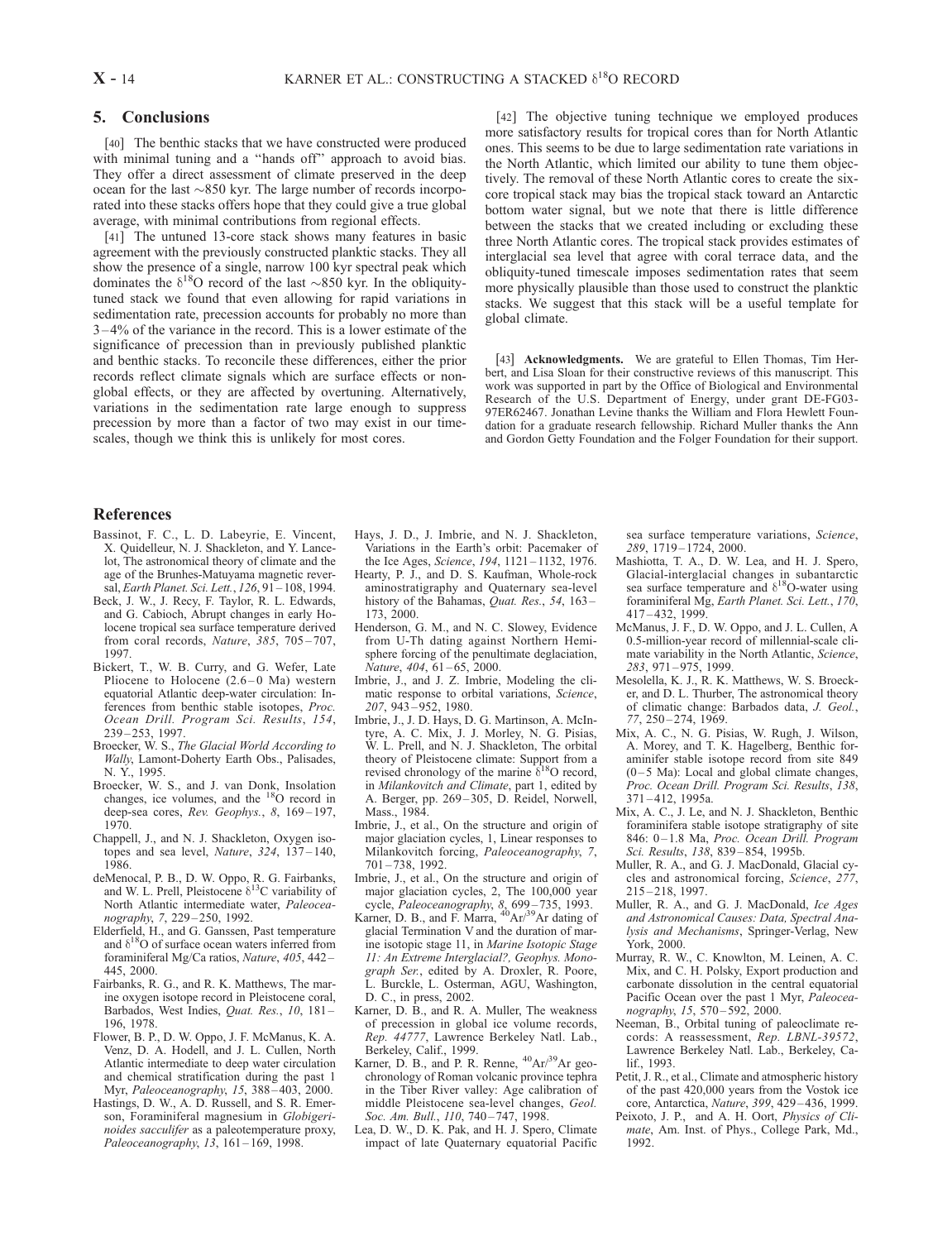- Pisias, N. G., D. G. Martinson, T. C. Moore, N. J. Shackleton, W. Prell, J. D. Hays, and G. Boden, High resolution stratigraphic correlation of benthic oxygen isotopic records spanning the last 300,000 years, Mar. Geol., 56, 119-136, 1984.
- Prell, W. L., J. Imbrie, D. G. Martinson, J. J. Morley, N. G. Pisias, N. J. Shackleton, and H. F. Streeter, Graphic correlation of oxygen isotope stratigraphy application to the late Quaternary, Paleoceanography, 1, 137-162, 1986.
- Raymo, M. E., D. W. Oppo, and W. Curry, The mid-Pleistocene climate transition: A deep sea carbon isotopic perspective, Paleoceanography, 12, 546-559, 1997.
- Renne, P. R., C. C. Swisher, A. L. Deino, D. B. Karner, T. L. Owens, and D. J. DePaolo, Intercalibration of standards, absolute ages and uncertainties in  $^{40}Ar/^{39}Ar$  dating, *Chem. Geol.*, 145, 117 – 152, 1998.
- Ruddiman, W. F., M. E. Raymo, D. G. Martinson, B. M. Clement, and J. Backman, Pleistocene evolution: Northern Hemisphere ice sheets and North Atlantic Ocean, Paleoceanography, 4, 353 – 412, 1989.
- Schrag, D. P., G. Hampt, and D. W. Murray, Pore fluid constraints on the temperature and oxygen isotopic composition of the glacial ocean, Science, 272, 1930–1932, 1996.
- Shackleton, N. J., Oxygen isotopes, ice volume and sea level, Quat. Sci. Rev,., 6, 183 – 190, 1987.
- Shackleton, N. J., The 100,000-year ice-age cycle identified and found to lag temperature, carbon dioxide, and orbital eccentricity, Science, 289, 1897 – 1902, 2000.
- Shackleton, N. J., and M. A. Hall, Oxygen and carbon isotope stratigraphy of Deep Sea Drilling Project hole 552A: Plio-Pleistocene glacial history, Initial Results Deep Sea Drill. Proj., 81, 599-609, 1984.
- Shackleton, N. J., and M. A. Hall, Stable isotope history of the Pleistocene at ODP site 677, Proc. Ocean Drill. Program Sci. Results, 111, 295 – 316, 1989.
- Shackleton, N. J., A. Berger, and W. A. Peltier, An alternative astronomical calibration of the lower Pleistocene timescale based on ODP Site 677, Trans. R. Soc. Edinburgh Earth Sci., 81,  $251 - 261$ , 1990.
- Singer, B. S., and M. S. Pringle, Age and duration of the Matuyama-Brunhes geomagnetic polarity reversal from  ${}^{40}Ar/{}^{39}Ar$  incremental heating analyses of lavas, Earth Planet. Sci. Lett., 139, 47-61, 1996.
- Tauxe, L., T. Herbert, N. J. Shackleton, and Y. S. Kok, Astronomical calibration of the Matuyama-Brunhes boundary: Consequences

for magnetic remanence acquisition in marine carbonates and the Asian loess sequences, Earth Planet. Sci. Lett., 140, 133-146, 1996.

- Tiedemann, R., M. Sarnthein, and N. J. Shackleton, Astronomic timescale for the Pliocene Atlantic  $\delta^{18}$ O and dust flux records of Ocean Drilling Program site 659, Paleoceanography,  $9,619-638,1994.$
- Venz, K. A., D. A. Hodell, C. Stanton, and D. A. Warnke, A 1.0 Myr record of glacial North Atlantic intermediate water variability from ODP Site 982 in the northeast Atlantic, Paleoceanography, 14, 42-52, 1999.
- Winograd, I. J., J. M. Landwehr, K. R. Ludwig, T. B. Coplen, and A. C. Riggs, Duration and structure of the past four interglaciations, *Quat.* Res.,  $48$ ,  $141 - \overline{1}54$ , 1997.

--D. B. Karner, J. Levine, and R. A. Muller, Department of Physics, University of California, Berkeley, CA 94720, USA. (dkarner@socrates. berkeley.edu)

B. P. Medeiros, Department of Atmospheric Sciences, University of California, Los Angeles, CA 90095, USA.